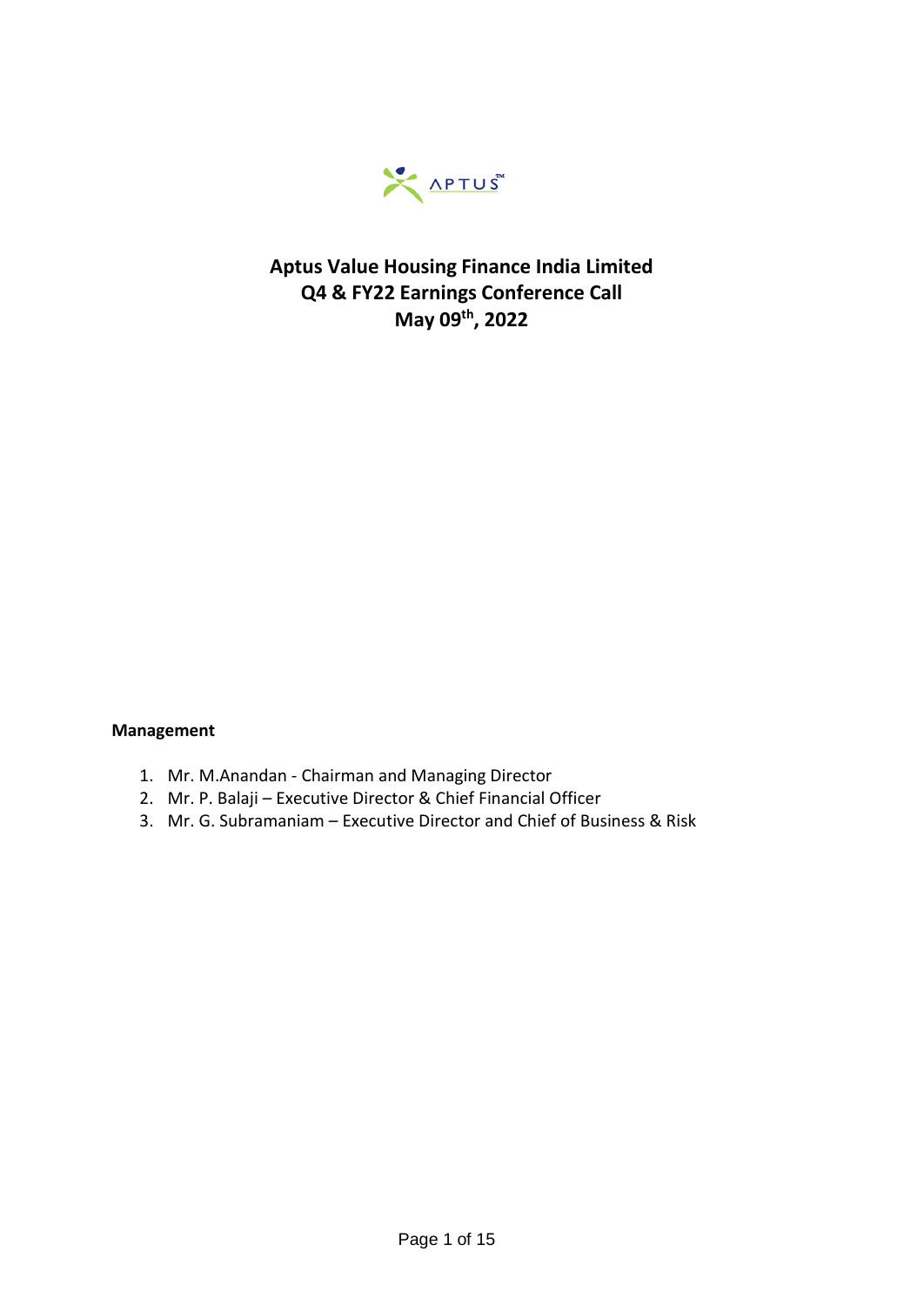

### **Aptus Value Housing Finance India Limited Q4 & FY22 Earnings Conference Call May 09, 2022**

| Moderator:        | Good evening ladies and gentlemen. I am Faizan, moderator for this conference call. Welcome<br>to the conference call of Aptus Value Housing Finance India Limited, arranged by Concept<br>Investor Relations to discuss its results for fourth quarter and fiscal year ended March 31st<br>2022.                                                                                                                                                                                                                                                      |
|-------------------|--------------------------------------------------------------------------------------------------------------------------------------------------------------------------------------------------------------------------------------------------------------------------------------------------------------------------------------------------------------------------------------------------------------------------------------------------------------------------------------------------------------------------------------------------------|
|                   | This conference call may contain forward-looking statements about the company, which are<br>based on the beliefs, opinions, and expectations of the company as on date of this call. These<br>statements are not the guarantees for future performance and involves risks and uncertainties<br>that are difficult to predict. At this moment, all participants are on a listen-only mode. Later,<br>we will conduct the question-and-answer session. At that time, if you have a question, please<br>press "*" and "1" on your touchtone phone keypad. |
|                   | Please note that this conference is being recorded. I now hand the conference over to the<br>management. Thank you and over to you, sir.                                                                                                                                                                                                                                                                                                                                                                                                               |
| <b>Anandan M:</b> | Thank you. Ladies and gentlemen, good afternoon to all of you. I am Anandan - CMD of the<br>company. I welcome you all to the conference call to discuss the financial performance for<br>fourth quarter and for the year ended March 31st 2022. I have with me Mr. P. Balaji - ED & CFO<br>and Mr. G. Subramaniam $-$ ED $-$ Chief of Business & Risk. The results and the investor<br>presentation are available on the website of the stock exchanges as well as the company<br>website. I hope everyone had a chance to look at it.                |
|                   | Aptus had a healthy fourth quarter, and financial year which is reflected in our results.<br>Disbursements and collections are back to normal levels after the COVID. Total disbursements<br>stood at Rs. 519 crores for Q4 FY22 as compared to Rs. 405 crores Q4 FY21 up by 28%.<br>Disbursements for the year were at Rs. 1,641 crores compared to Rs. 1,298 up by 26%. AUM as<br>on 31st March 22 was at Rs. 5,180 crores, which represented a healthy growth of 27%, despite<br>a lower disbursement in Q1 of 22 on account of COVID.              |
|                   | NIM for the year was at 13.66% representing an improvement of 119 basis points compared to<br>FY21. Gross NPA was at 1.19% after considering the impact as per RBI circular dated 12<br>November 2021. We have registered an ROA of 8% which is one of the best in the industry in<br>this segment and an ROE of 14.45%. I would like to reiterate the fact, as I did in our earlier calls,                                                                                                                                                            |

that we have enough on balance sheet liquidity of about Rs. 846 crores including an undrawn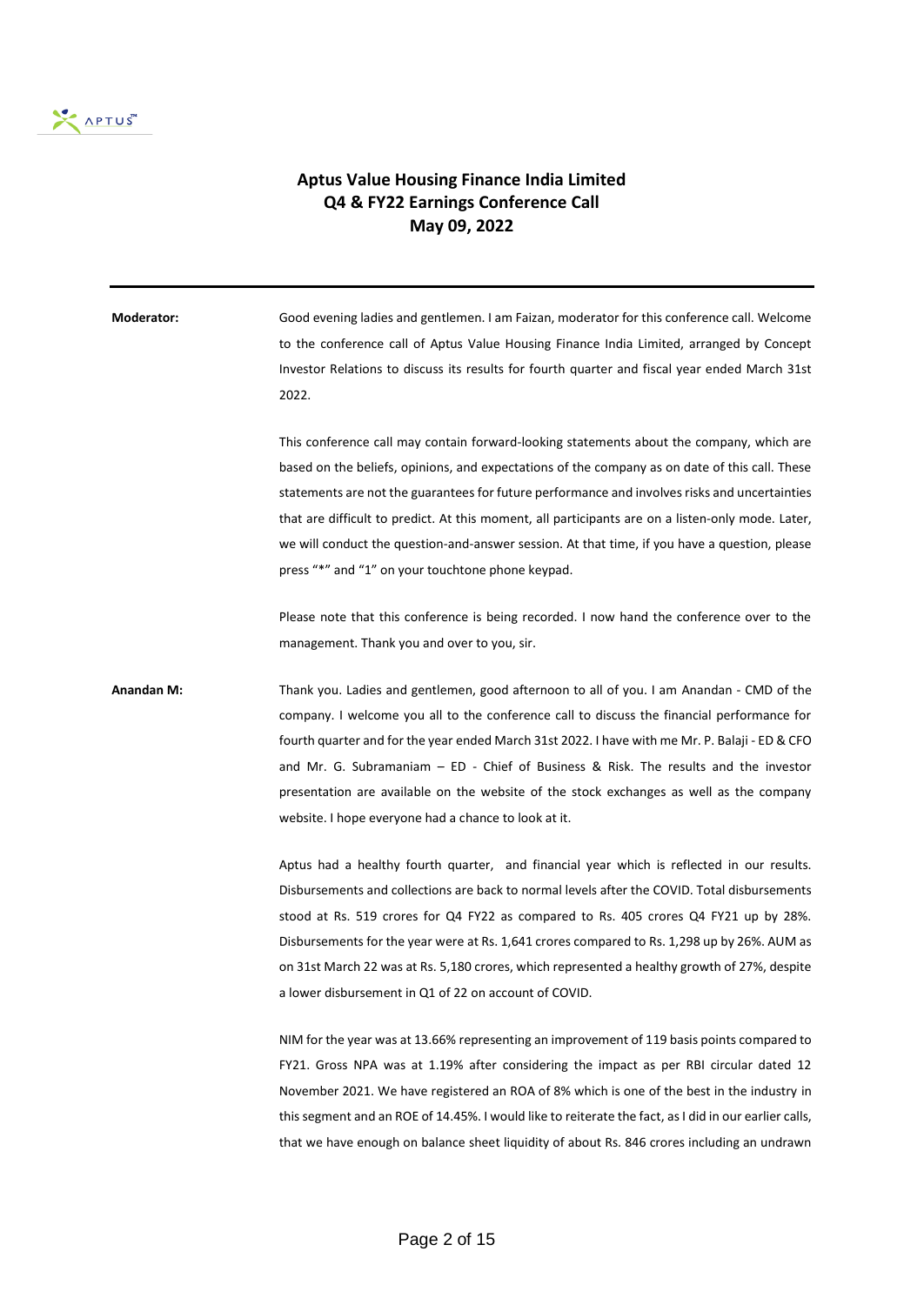

sanction from banks to the extent of Rs. 300 crores. Our net worth stands a little over Rs. 2,900 crores which indicates robust capital adequacy in order to support the growth in future.

Key highlights of FY22 performance being,

- NII net interest income was about Rs. 632 crores up by 40% over previous year
- NIM was at 13.66%, 119 basis points higher than previous year
- Net profit was at Rs. 370 crores about 39% higher than previous year.
- AUM was at Rs. 5,180 crores, growth of 27%
- As mentioned earlier disbursements were at Rs.1641 crores registering a growth of 26% y-o-y,.
- Capital adequacy was at 81%
- GNPA was at 1.19%.
- Our ROA, which is one of the best in the industry was at 8% and our ROE is around 14.45%.

I would now hand over the line to Mr. P. Balaji, our ED and CFO to discuss various business parameters supported, as and when if required by Mr. G. Subramaniam.

**P. Balaji:** Thank you sir. As of 31st March 2022, total live customers were over 83,000 which represented a growth of 27% year-on-year. Total number of branches were at 208 as on 31st March 2022. We have added 18 branches in FY22. We are happy to share that we have opened our first branch in Bramhapur, Odisha. Employee count as on 31st March 2022 was 2,271.

Major performance highlights are as follows:

- Successful completion of IPO
- Assets under management grew by 27% year-on-year to Rs. 5,180 crores.
- Disbursement increased by 26% year-on-year to Rs. 1641 crores.
- NIM was at 13.66%, increase of 1.19% compared to the previous year.
- Opex to assets were at 2.53%, reduction of 25 basis points as compared to the previous year.
- PAT was at Rs. 370 crores which represented a growth of 39% year-on-year.
- ROA and ROE were at 8% and 14.45% respectively.
- Now, coming to the asset quality, GNPA was at 1.19%, it has reduced from 1.53% in Q3 FY22 and increased from 0.7% as of FY21. This again is based on the RBI circular dated 12th November 2021.
- Net NPA as on 31st March was at 0.88%.
- Provision coverage ratio which was at 0.4% as of 31st March 21 has been improved to 0.8% as on 31st March 2022.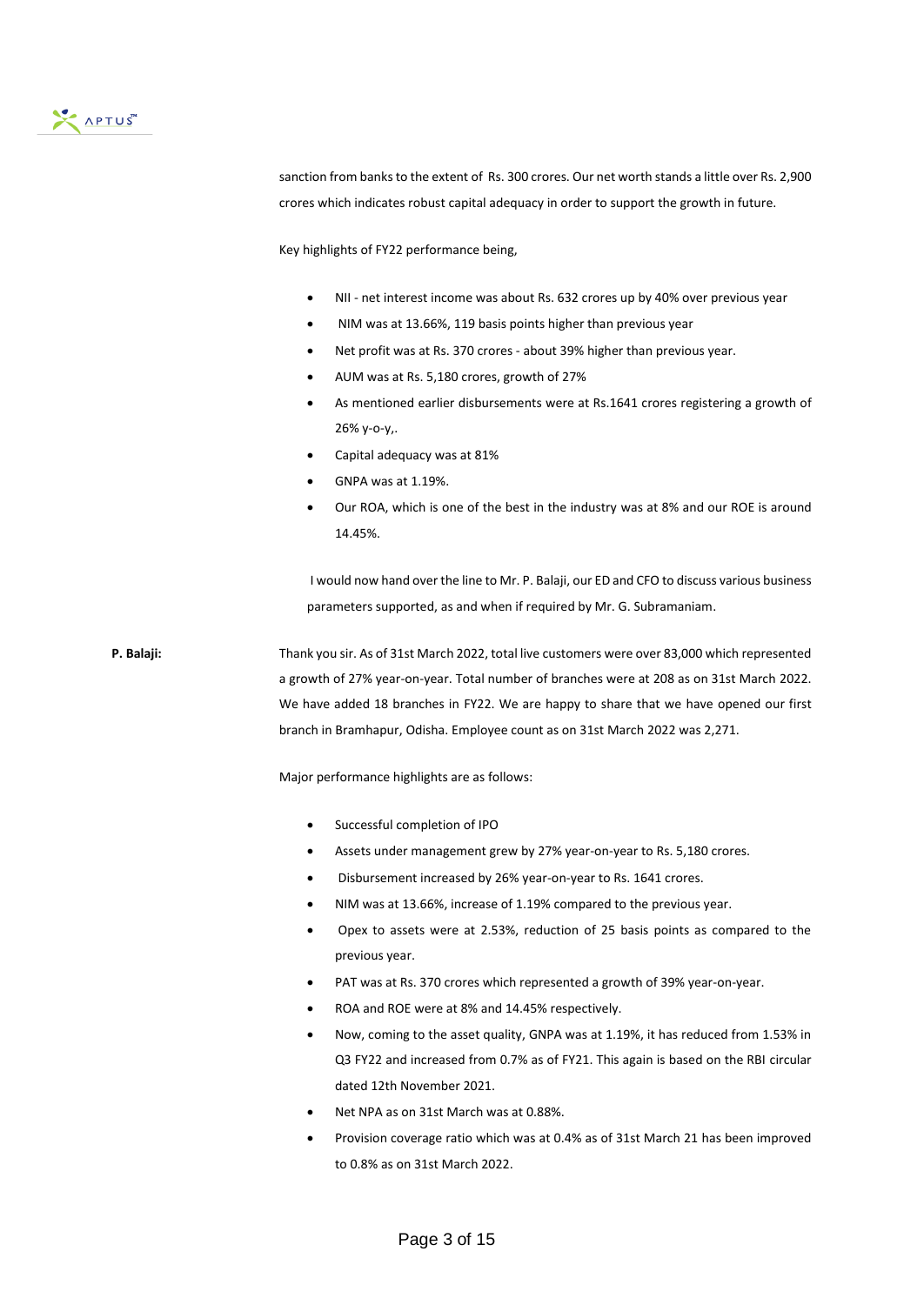# APTUS

|                   | Collection efficiency for the fourth quarter improved to 103% as compared to 98% in<br>Q3 FY22.              |
|-------------------|--------------------------------------------------------------------------------------------------------------|
|                   | Outstanding restructuring book was at very nominal 1.2% of the total loan book.                              |
|                   | ECL provisions stood at Rs. 41.68 crores and stage 3 provision coverage at 25% have<br>٠<br>been maintained. |
|                   | Rating has been upgraded to AA- from A+ by ICRA. This will help us in exploring more<br>$\bullet$            |
|                   | sources of funding and also helps in reducing the cost of funds                                              |
|                   | We have well diversified borrowing of the total borrowing as on 31st March 2022. Of<br>$\bullet$             |
|                   | the total borrowings 50% were from banks, 32% were from NHB, 14% were from                                   |
|                   | DFIs like IFC and large financial institution and the balance were in the form of                            |
|                   | securitization.                                                                                              |
|                   | We have sufficient on balance sheet liquidity of Rs. 846 crores including undrawn<br>$\bullet$               |
|                   | sanctions of Rs. 300 crores from banks.                                                                      |
|                   | As on 31st March 2022, our net worth was over Rs. 2,900 crores.                                              |
|                   | Now, with these remarks, I open the floor for the question-and-answer session. Thank you.                    |
| <b>Moderator:</b> | Thank you very much. We will now begin the question and answer session. The first question                   |
|                   | is from the line of Mona Khetan from Dolat Capital. Please go ahead.                                         |
| Mona Khetan:      | So, firstly, on the ECL provision, when I look at the total ECL provision, they have declined from           |
|                   | Rs. 43 crores last quarter to around Rs. 42 crores, so what is the reason for this?                          |
| P. Balaji:        | The ECL provision as on 31st March 2022 is at Rs. 41.68 crores whereas as on 31st December                   |
|                   | was at around Rs. 43 crores to be precise. This has declined because of the improvement in                   |
|                   | the NPA. If you look at our NPA which was at 1.53% as on 31st December 2021, that has                        |
|                   | declined to 1.19% as on 31st March 2022                                                                      |
| Mona Khetan:      | But then your P&L provisions are high and yet this number has declined, so has there been any                |
|                   | write-off is what I was trying to understand?                                                                |
| P. Balaji:        | As a matter of prudence, we have written off around Rs. 6.48 crores (principal outstanding)                  |
|                   | which is having an overdue of more than 2 years. That is working out around 0.12% of the total               |
|                   | loan book. Having said that, the legal efforts to recover the monies due from these customers                |
|                   | will continue as we have legitimate title to the property funded and are backed by adequate                  |
|                   | property values.                                                                                             |
| Mona Khetan:      | So, have we written off Rs. 6.5 crores this quarter?                                                         |
| P. Balaji:        | Yes                                                                                                          |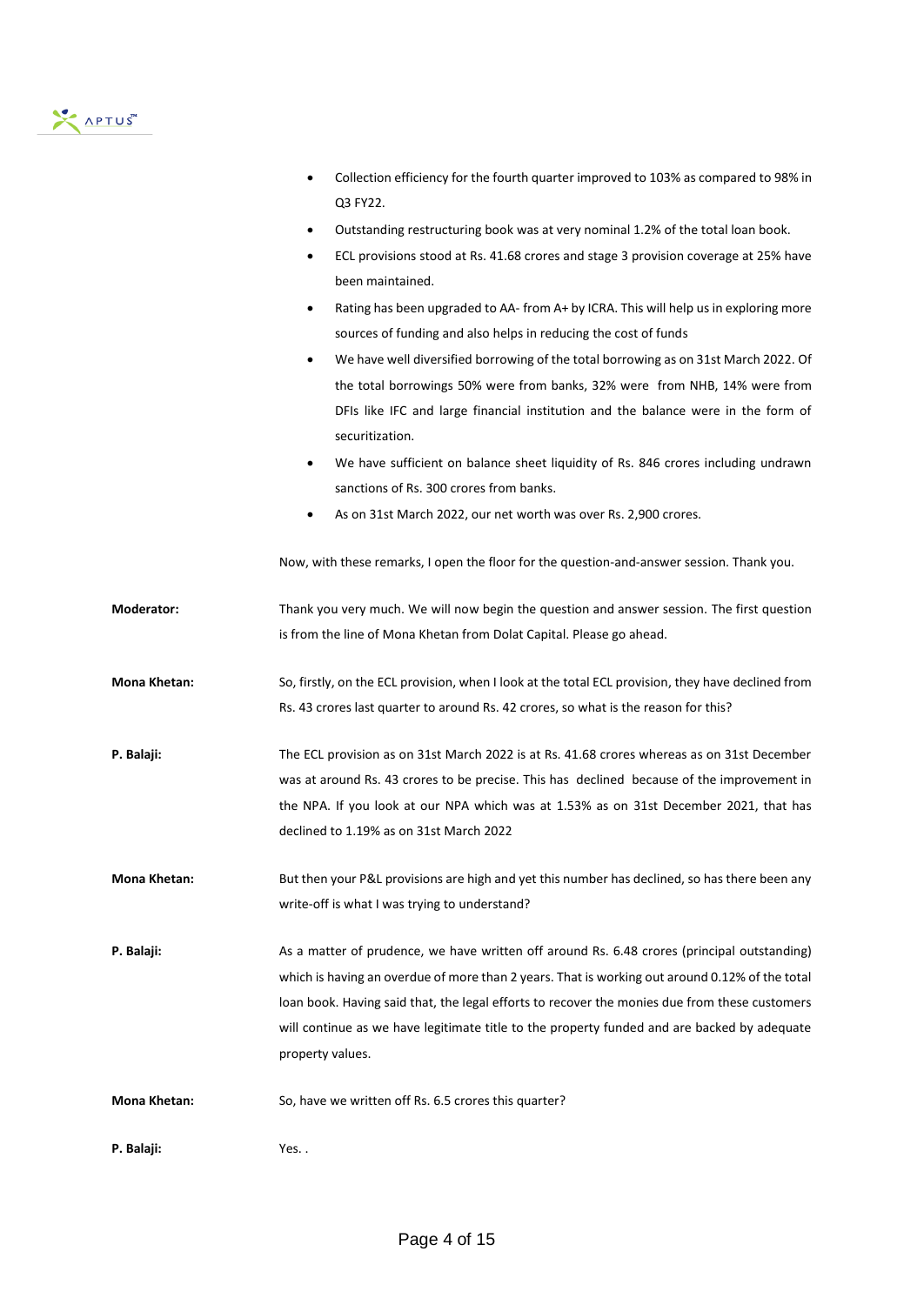

| G. Subramaniam:     | These are all NPAs of more than 24 months and the security, customer and adequate cover                       |
|---------------------|---------------------------------------------------------------------------------------------------------------|
|                     | based on the value of property is intact and the legal efforts to recover the dues will continue.             |
| M.Anandan           | The percentage of this is about 0.12% only. At the policy level going forward, NPAs of more                   |
|                     | than 24 months will either be provided at 100% or be written off from the point of view of                    |
|                     | prudence and conservatism while the recovery efforts will continue.                                           |
| Mona Khetan:        | And cumulatively, where would our total write-off stand today over the year, how much have<br>we written off? |
| P. Balaji:          | This is the first year where we are writing off                                                               |
| <b>Mona Khetan:</b> | And secondly, when I look at the loan growth, we have seen sharp sequential growth in top-up                  |
|                     | loans during the quarter, so just calculating it based on the breakup of loans that you give, I am            |
|                     | getting over 30% Q-on-Q growth in top-up loan, so what exactly is going on there, any color<br>would help?    |
| G. Subramaniam:     | There is no sharp increase in top up loans as has been observed by you. In overall terms, our                 |
|                     | top-up loans are very insignificant only at about 4-5% of our total loan book Further top up                  |
|                     | loans are being given by us only to the customers who have good repayment track record.                       |
| <b>Mona Khetan:</b> | And on the liability side, what is the share of your bank borrowings that are repo linked and                 |
|                     | what sort of yield compression can one expect in our raising interest rate scenario?                          |
| P. Balaji:          | Of the total borrowing, we have 62% of our borrowings on fixed rate basis. These represents                   |
|                     | borrowings from NHB, borrowings in the form of NCDs and banks and to a small extent                           |
|                     | securitization. Balance 38% represents borrowings from banks where the interest rates are                     |
|                     | linked to MCLR of banks, either 1year or 6 months. We do not have borrowings which are                        |
|                     | directly linked to repo rates.                                                                                |
| <b>Mona Khetan:</b> | So, nothing is linked to external benchmark like repo?                                                        |
| P. Balaji:          | No, not repo rate. It is linked to the MCLR of the banks.                                                     |
| Mona Khetan:        | So, in the rising interest rate scenario I understand that the large part of your loans as well as            |
|                     | borrowings are fixed rate, but what sort of PAT compression can we expect now that we are                     |
|                     | aware that interest rate are likely to raise here on?                                                         |
| P. Balaji:          | You are right. It is a fact that the interest rates are likely to rise and to this effect RBI has already     |
|                     | announced and there can be future announcements as well on this front. However as far as                      |
|                     | Aptus is concerned we are fortunate enough to get rating upgrade to AA- from A+ in December                   |
|                     | 2021. Normally the interest rate differential between AA- and A+ is almost 1% to 1.20%. Even                  |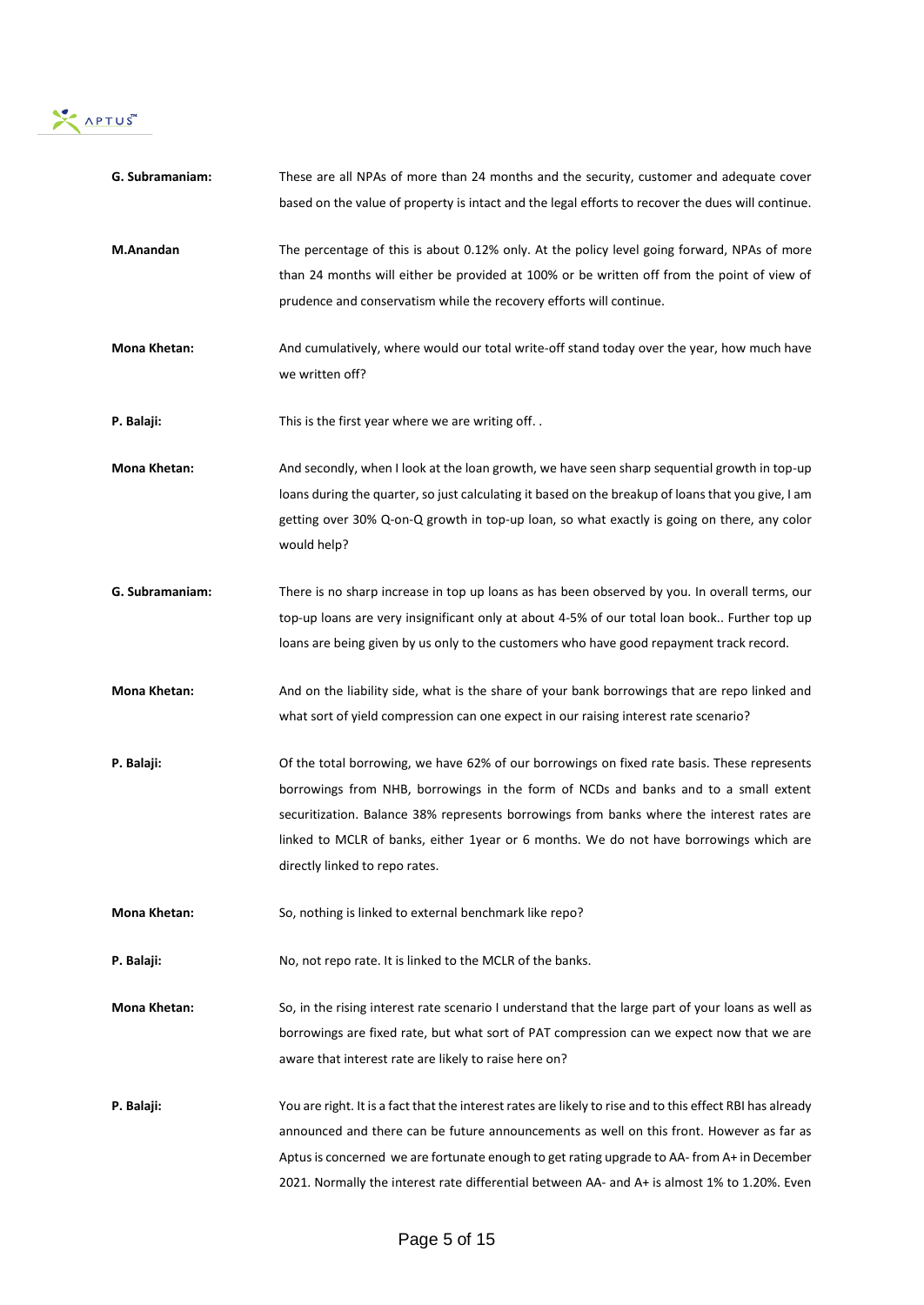

if we assume that we might get these kind of reductions, we are hopeful of getting at least 0.25% to 0.50% reduction from the current cost of borrowings. This coupled with the NHB support and also the fact that our fixed rate borrowings are at 62%, we are not expecting any significant increase in the cost of borrowing.

**Moderator:** Thank you. The next question is from the line of Avinash Tanawade from Dalal & Broacha. Please go ahead.

**Avinash Tanawade:** If you could share the slippages and recovery number for the quarter and same for the last quarter?

**Anandan M:** Basically, at a company level, our collection efficiencies for Q4 FY 22 was at 103% as compared to 98% in Q3 FY 22. Q3 recoveries were affected on account of monsoons in south where we largely operate. However we have fully recovered out of this temporary lower collection in Q3 and are back to the collection efficiencies of 103% which has led to our 30+ reducing from 12.98% in Dec 2021 to 9.91% in March 2022. To sum up, our recoveries have been pretty good in fourth quarter at about 103%.

Avinash Tanawade: And can you throw some light about restructuring assets?

Anandan M: As you know that during the first covid period, RBI had given both the moratorium and the restructuring and in the second covid time, they had given the restructuring alone and no moratorium. So based on this, our total restructured book is nominal at about 1.2% and our recovery in respect of restructured loans have been pretty good. So, in other words, as the restructuring was kept at the minimum, our soft bucket outstanding was slightly higher in Q3 which to a greater extent has been brought down in Q4. We are aware that though this has been brought down, our soft bucket is slightly higher than our competitors. Efforts will be taken in the ensuing quarters to bring this to pre covid levels.

**Avinash Tanawade:** And one last question, you have opened 5 branches during the quarter, but at the same time, the in-house team has increased by 147 people, mostly you have added in sales, so can you throw some light where these people you have shifted?

**G. Subramaniam:** Basically, we have added majority of people in the sales and some we have added in the collection department. In the new branches where we have opened, we have added people mostly in sales and further we have also strengthened our sales team in the existing branches. As you are aware, these new branches will take around 5-6 months to stabilize and hence there will be a time lag between recruitment and loan book growth for new branches. Also, we have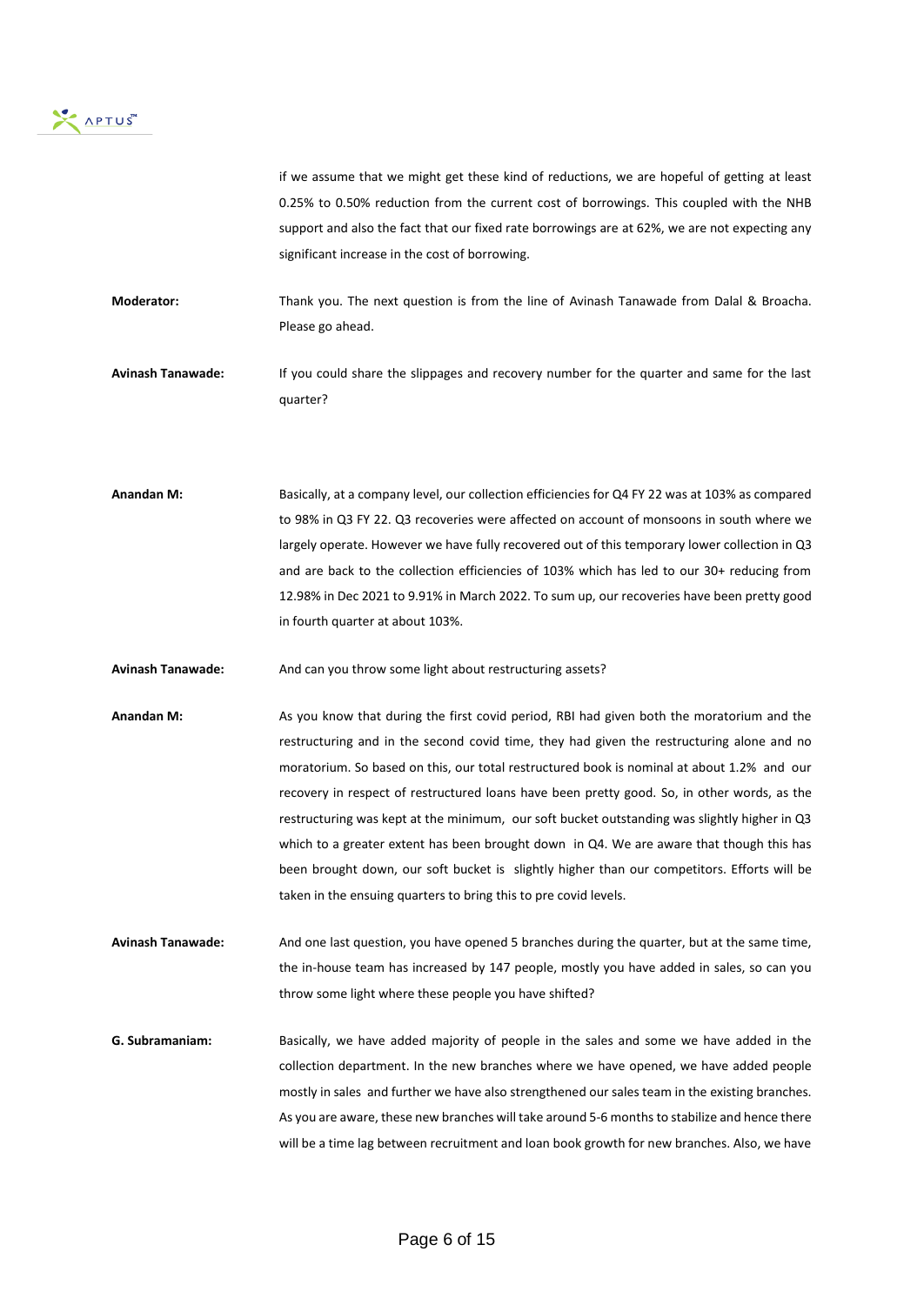

added few people in collections, which has helped us to improve our collections and reduce overdues.

- **Moderator:** Thank you. The next question is from the line of Dhaval Gada from DSP Mutual Fund. Please go ahead.
- **Dhaval Gada:** I have two questions, first is on the cost of fund, so if I understand correct, so basically you are not expecting much margin pressure in FY23 offset by the rating upgrade, is my understanding correct?
- **P. Balaji:** Yes, your understanding is correct. Because of the rating upgrade, we are expecting a 0.25 to 0.5% reduction in our cost of funds.
- **Anandan M:** There are couple of other things also. One is that clearly the rating upgrade which we got in December should help us on reducing our incremental costs. Second thing is that we got substantial loan from NHB in the month of December. It is a 10-year loan at an interest rate of around 5.8% and full benefit of that also will be reflected in the current year.
- **Dhaval Gada:** The second question is relating to operating cost, so over the last few years you have made steady progress to improve your cost to asset and even sort of cost to income, there has been improvement, so just trying to think through, is there further room to optimize or broadly on an annual basis it should be in line with asset growth, some comments around operating leverage?
- **Anandan M:** Basically, our Opex is one of the lowest in the industry and as mentioned earlier, in current year reduction was there, but having said that since we are already at the lowest opex, room to improve further on this is actually not there. Having said this, there will be continuous improvement in our productivity of people, and branches. At the same time, we don't expect our opex to go up substantially because we will have the benefit of growth in business and we believe that we can ensure high level of productivity through right HR policies and right and appropriate investments in Information Technology (IT).
- **Dhaval Gada:** Just one last question relating to distribution, if you could provide some perspective as to how you are looking to expand distribution over next FY23 and may be even FY24, just next couple of years, how do you think about distribution, people, branches, that would help?
- **Anandan M:** Currently, we have ended the FY 22 with about 208 branches and we normally add of around 20 branches in a year, in fact even in the last year, despite COVID , we have added about 18 branches . These 20 odd branches which we have budgeted to open every year will get opened both in the existing states and also based on our philosophy of opening branches contiguously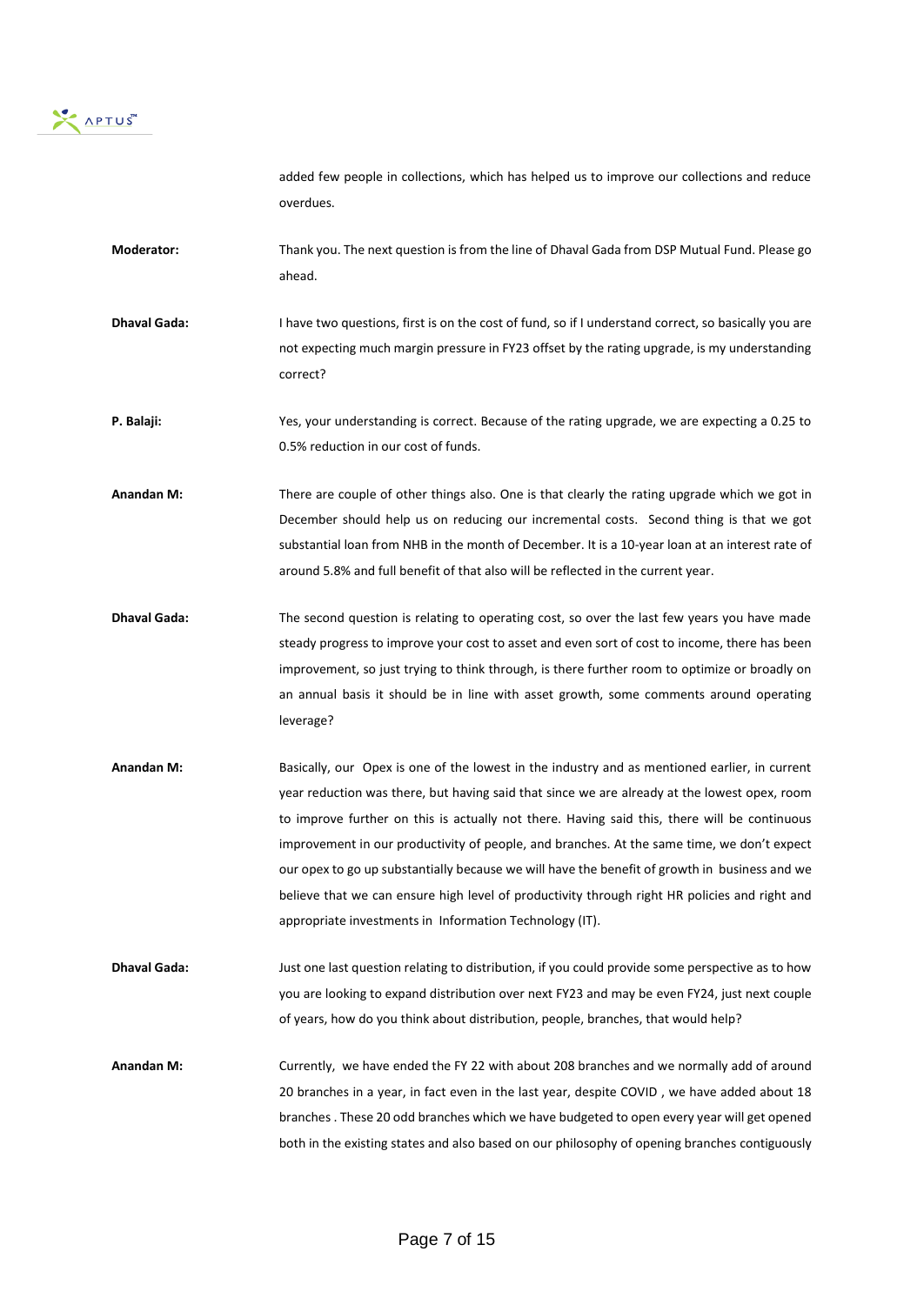

in new states. In line with this philosophy, we have opened our first branch in the state of Berhampur, Odisha.

Further if you look at the current 208 branches, we have around 137 branches which are more than 3 years old and are having an average loan book of Rs.33 crores. 48 branches are 1 to 3 years old having an average loan book of Rs.13 crores. These branches have the capacity to grow up to Rs.33 crores. 23 branches are less than 1 year old having average loan size of Rs.4 crores. These branches have the capacity to first grow to Rs.13 crores and then to Rs.33 crores. Hence going forward, we expect good loan book growth from these branches.

In addition to this, there is still room for increase in productivity of the existing branches as well, which we are confident of achieving by focusing on our business ecosystem where we will be working with local eco partners like hardware shops, paint shops, sanitary ware shops etc to source more business for us. Further we are also focusing on enhanced usage of our customer app which will be used as a referral medium from our existing customers to acquire new customers. All this will be in addition to the sourcing strategy which we are following currently of generating leads through our in-house sales officers at our branches.

**Moderator:** Thank you. The next question is from the line of Manuj Oberoi from Yes Securities. Please go ahead.

**Manuj Oberoi:** Sir, I had a few questions, firstly on stage 2 coverage, so when I look at our stage 2 provision coverage, it seems to be lower than our peers, so how do we look at it and also if you can give out some credit cost outlook for FY23?

**Anandan M:** Actually, if we look at the overall ECL provision, it was around Rs.16 crores in March 2021. We have increased this to around Rs.42 crores in March 2022. In fact, whatever profit that we reported which is 39% higher than the previous year, is after this enhanced provision towards ECL. In percentage terms, our ECL provision has been increased to 0.80% in March 2022 from 0.41% in March 2021.When we come to provisioning on a stage wise basis, we have provision cover of 25 % on the NPAs. We have compared this data with few of our competitors also, they either are same or slightly less than us actually. Coming to stage 2 that we are talking about, there also in the current year we have increased the provision cover to 2.3% in March 2022 from 0.5% in March 2021,. Similarly the provision cover for Stage 1 has been increased to 0.34% in March 2022 from 0.09% in March 2021.The increase for stage 1 is from 0.09% in March 2021. The increase in the above said provision cover is in addition to the policy which we have taken on write offs.

**Manuj Oberoi:** Sir, you also spoke about write-off and that legal efforts will be taken for recovery, so then in that case, typically we would not take legal efforts for recovery or reposition when the customer is in NPA, so does it mean that we wait a little longer for taking the effort in recovery?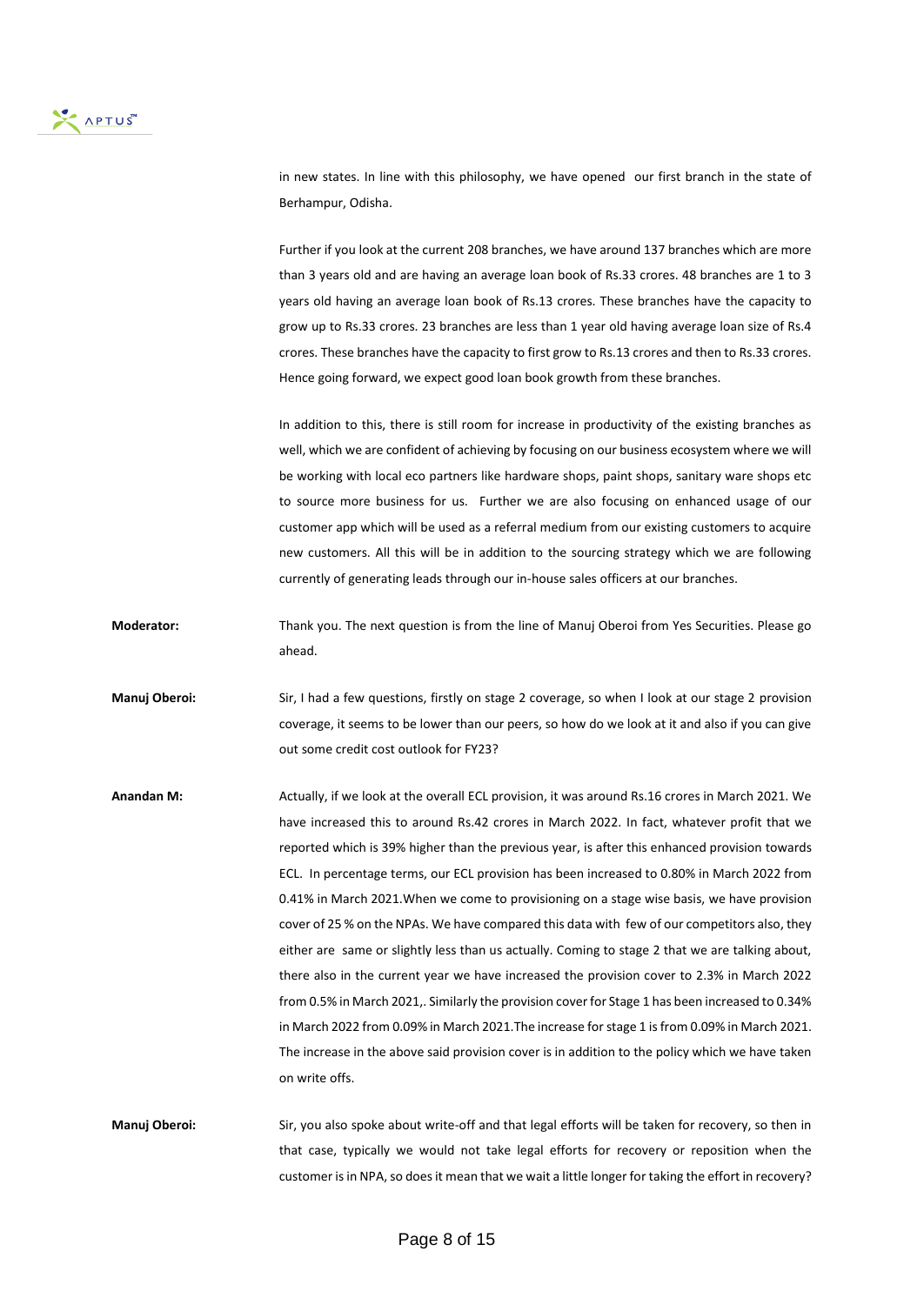

| <b>Anandan M:</b> | As far as our write off is concerned, the policy has been drawn based on prudence and<br>conservative accounting practices. This will not affect our recovery effort in any way as the LTV<br>for the assets written off is in the range of 35% to 40% and the legal title to the property funded<br>is in favour of us. For all these customers, we have initiated both arbitration and Sarfaesi<br>proceedings.                                                                                                                                                 |
|-------------------|-------------------------------------------------------------------------------------------------------------------------------------------------------------------------------------------------------------------------------------------------------------------------------------------------------------------------------------------------------------------------------------------------------------------------------------------------------------------------------------------------------------------------------------------------------------------|
| Manuj Oberoi:     | Sir, what is the FOIR that we typically keep for the new loans, home loan as well as in small<br>business loans?                                                                                                                                                                                                                                                                                                                                                                                                                                                  |
| P. Balaji:        | It ranges from 45 to 50%                                                                                                                                                                                                                                                                                                                                                                                                                                                                                                                                          |
| Manoj Oberoi:     | And hope the income considered will be household income?                                                                                                                                                                                                                                                                                                                                                                                                                                                                                                          |
| P. Balaji:        | Yes.                                                                                                                                                                                                                                                                                                                                                                                                                                                                                                                                                              |
| Manoj Oberoi:     | And just lastly on the yields, when I look at the portfolio yields, so they have been pretty steady<br>in the last 4-5 quarters, but I believe that we had also cut rates for home loans by about 50<br>basis point and other loans by about 25-30 basis points and when I look at the mix also, the mix<br>have moved slightly towards home loan in the last few quarters, so then ideally the yields<br>should have declined than once we have declined by, so any comments here?                                                                               |
| <b>Anandan M:</b> | Actually, if you look at numbers bit closely in terms of portfolio yield, the yield has declined to<br>an extent of about 20 basis points. I will give the correct number, actually our yield has declined<br>from about 17.63% to about 17.51%. About 12 basis points reduction is there in yield, but it<br>got compensated by our other recoveries of other income and fee income. That has resulted<br>in our overall yield unchanged at about 18.17%.                                                                                                        |
| Manuj Oberoi:     | And sir, just last question is on the small business loans, so is our approach changing in terms<br>of new business, so in the last 2-3 quarters, when I look at the growth compared to home loans,<br>it has been a bit slower and understandable because of slightly difficult situation on the ground,<br>but now we think normalizing in every way, can we then see that small business loans will grow<br>in line with home loans or how do you look at portfolio of product mix in the next 1-2years?                                                       |
| G. Subramaniam:   | Business loan is a good product and we have been doing this product for the last 7-8 years, it<br>was giving us good results and good margins. All these loans are secured by self occupied<br>residential house property. Only thing is during covid time in the past two financial years, we<br>were being extra cautious in these loans as the end use was not easily ascertainable. This has<br>led to small de growth in these loans. However commencing this year, we will refocus on this<br>particular product and will grow as we have done in the past. |
| Manuj Oberoi:     | So, you have said your entire book is floating on the asset side?                                                                                                                                                                                                                                                                                                                                                                                                                                                                                                 |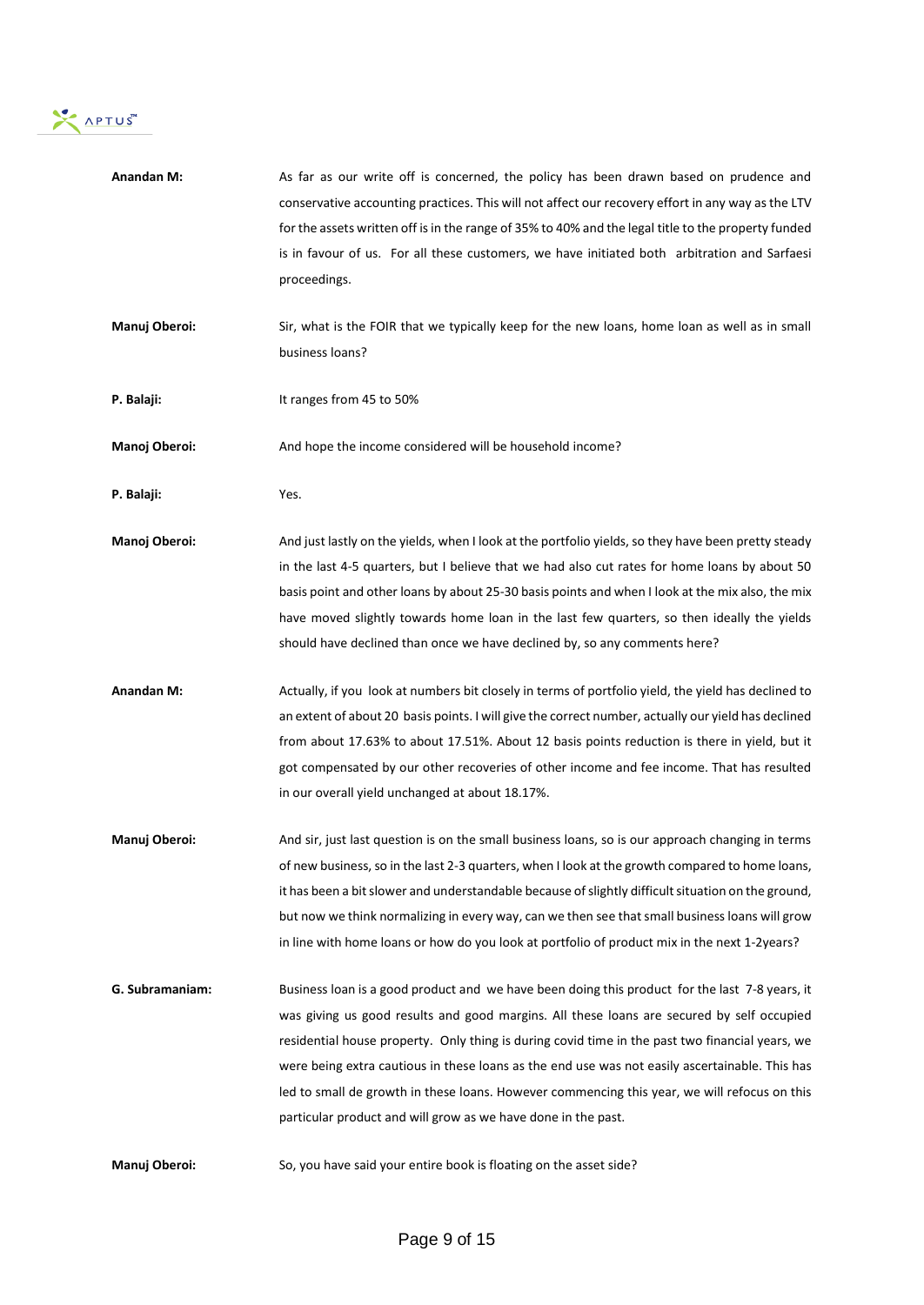

| P. Balaji:        | No, on the asset side, 77% is fixed and 23% is floating.                                                                                                                                                                                                                                                                                                                                                                                                                                                                                                                                                                                                                                                                                                                                                                                                                                                                                                                                                                                                                                                                                                                                                                                                                                                                                                                                                                                                                                                                                                                                                                                                                                                                                                                                                                                                                                                                                                                                                                                                                                                                                       |
|-------------------|------------------------------------------------------------------------------------------------------------------------------------------------------------------------------------------------------------------------------------------------------------------------------------------------------------------------------------------------------------------------------------------------------------------------------------------------------------------------------------------------------------------------------------------------------------------------------------------------------------------------------------------------------------------------------------------------------------------------------------------------------------------------------------------------------------------------------------------------------------------------------------------------------------------------------------------------------------------------------------------------------------------------------------------------------------------------------------------------------------------------------------------------------------------------------------------------------------------------------------------------------------------------------------------------------------------------------------------------------------------------------------------------------------------------------------------------------------------------------------------------------------------------------------------------------------------------------------------------------------------------------------------------------------------------------------------------------------------------------------------------------------------------------------------------------------------------------------------------------------------------------------------------------------------------------------------------------------------------------------------------------------------------------------------------------------------------------------------------------------------------------------------------|
| Moderator:        | Thank you. The next question is from the line of Raj Mehta from Raj Mehta & Associates. Please<br>go ahead.                                                                                                                                                                                                                                                                                                                                                                                                                                                                                                                                                                                                                                                                                                                                                                                                                                                                                                                                                                                                                                                                                                                                                                                                                                                                                                                                                                                                                                                                                                                                                                                                                                                                                                                                                                                                                                                                                                                                                                                                                                    |
| Raj Mehta:        | I just wanted to ask you sir, now we are present in South side and we have dominance in there,<br>so when are you thinking to start towards the North side, Maharashtra side and what is the<br>trajectory of growth which you are looking for next 5 years?                                                                                                                                                                                                                                                                                                                                                                                                                                                                                                                                                                                                                                                                                                                                                                                                                                                                                                                                                                                                                                                                                                                                                                                                                                                                                                                                                                                                                                                                                                                                                                                                                                                                                                                                                                                                                                                                                   |
| <b>Anandan M:</b> | Let me take the second part of it first, in the affordable housing finance segment, you must<br>have seen that there is a significant population in the lower and middle income largely living in<br>tier 3, tier 4 cities, largely self-employed, without readily available income documents. There is<br>a large unserved / undeserved market in the affordable housing finance segment and the loan<br>penetration percentage is very low. So, going forward, this will provide good growth<br>opportunity for many years to come not only for Aptus, but also for every other company in<br>the affordable housing finance space. So, at the overall market level, there is low penetration,<br>and sustainable growth rate is possible in this segment. That is why we are planning for a<br>growth of twice the growth of the mortgage finance industry. If the industry is growing by<br>12.50% we would like to grow at 25% and if the industry is growing by 15%, we would like to<br>grow at 30% consistently over the next 5 years.<br>Now coming to your question in terms of the branch expansion, we always believed in the<br>philosophy of deeper than wider, we believe in the concept of deeper in the sense that we<br>choose a particular state and go deep into that state which makes us a formidable player in<br>that state. That is why since we are head quartered in Chennai, we have commenced<br>operations first in Tamil Nadu, then extended to Andhra, Telangana and Karnataka. So, our<br>philosophy is that wherever we want to operate, we would like to be closer to the customer.<br>We will not add branches because we need to be present in North, West, East etc. We will add<br>branches where it is absolutely required and also helps us pursue our strategy of contiguous<br>expansion. That is why we have added one branch in Odisha because Odisha is really after<br>Andhra. To sum up at this stage we may not be known as a pan India company but we will<br>open branches which will support our strategy of going deeper in a particular state and also<br>supports contiguous expansion. |
| Raj Mehta:        | But sir, that won't be too much of risk related to us a particular state, if anything bad happens<br>and how to mitigate that risk sir?                                                                                                                                                                                                                                                                                                                                                                                                                                                                                                                                                                                                                                                                                                                                                                                                                                                                                                                                                                                                                                                                                                                                                                                                                                                                                                                                                                                                                                                                                                                                                                                                                                                                                                                                                                                                                                                                                                                                                                                                        |

**Anandan M:** These four southern states where we operate, have a population of about 250 to 300 million and they have four different philosophies, four different political parties, four different languages and four different culture hence diversity is there. Yes, I agree that to some extent your point is right and there could be some geographical risk. So far, we were able to manage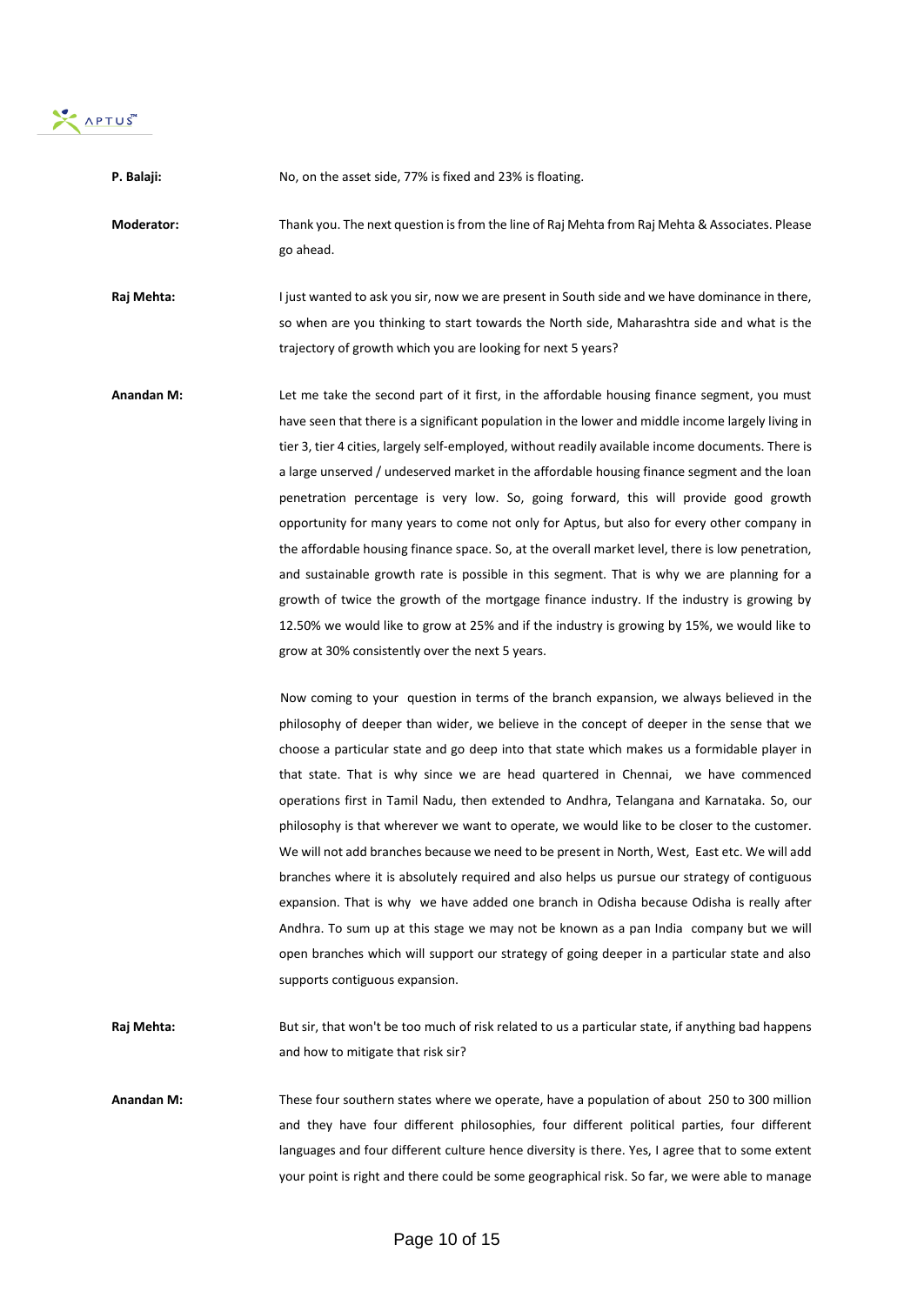

our risk far more better and mitigate any such geographical risk because of our concentrated approach. In fact, even if you look at other affordable housing finance companies, 80-85% of their loan book will be from four/five states only. They might be operating out of 12 states, but of these 12 states, but their presence outside major 5 states will have very few branches, employees and customers.

**Moderator:** Thank you. The next question is from the line of Franklin Moraes from Equeintis Wealth Advisory. Please go ahead.

**Franklin Moraes:** Considering that we are growing quite robustly and we have a good growth plan in the future as well, just wanted to understand that what are the checks and balances that we take into consideration, so as to avoid any kind of fraud or any such kind of lapses?

**G. Subramaniam:** As you are aware, we do not have frauds for about last 10 years. Some of the checks and balances we have done to eliminate such lapses/frauds are as under

- primary thing is we conduct all the operations in house and we do not have any outsourcing, be it in sales, legal, technical or collections
- All our credit decisions are centralized at HO
- When we open new branches, we conduct in depth study of the market, culture of the people, etc
- We have a robust mechanism of tracking early defaults and any overdues arising out of this tracking is incorporated in the credit norms for evaluating the credit worthiness of the customers.
- We also have incorporated analytics using artificial intelligence and machine learning to predict the customer behavior.
- **P. Balaji:** To add to this, there are two things, one is the robust internal audit and internal control mechanisms. Then the next thing is, the reporting structure of the branches, where in the support functions like credit, legal, technical report to respective heads at the Head Office. These support functions report functionally to the head office and administratively to the branches. **Moderator:** Thank you. The next question is from the line of Kunal Shah from ICICI Securities. Please go ahead.
- **Kunal Shah:** Sir, firstly in terms of the processing fee, when we look at it, if you can just highlight in terms of how much would be the nonrecurring in nature, no doubt that is the increase in the disbursement, but still it seems to be slightly on a higher side?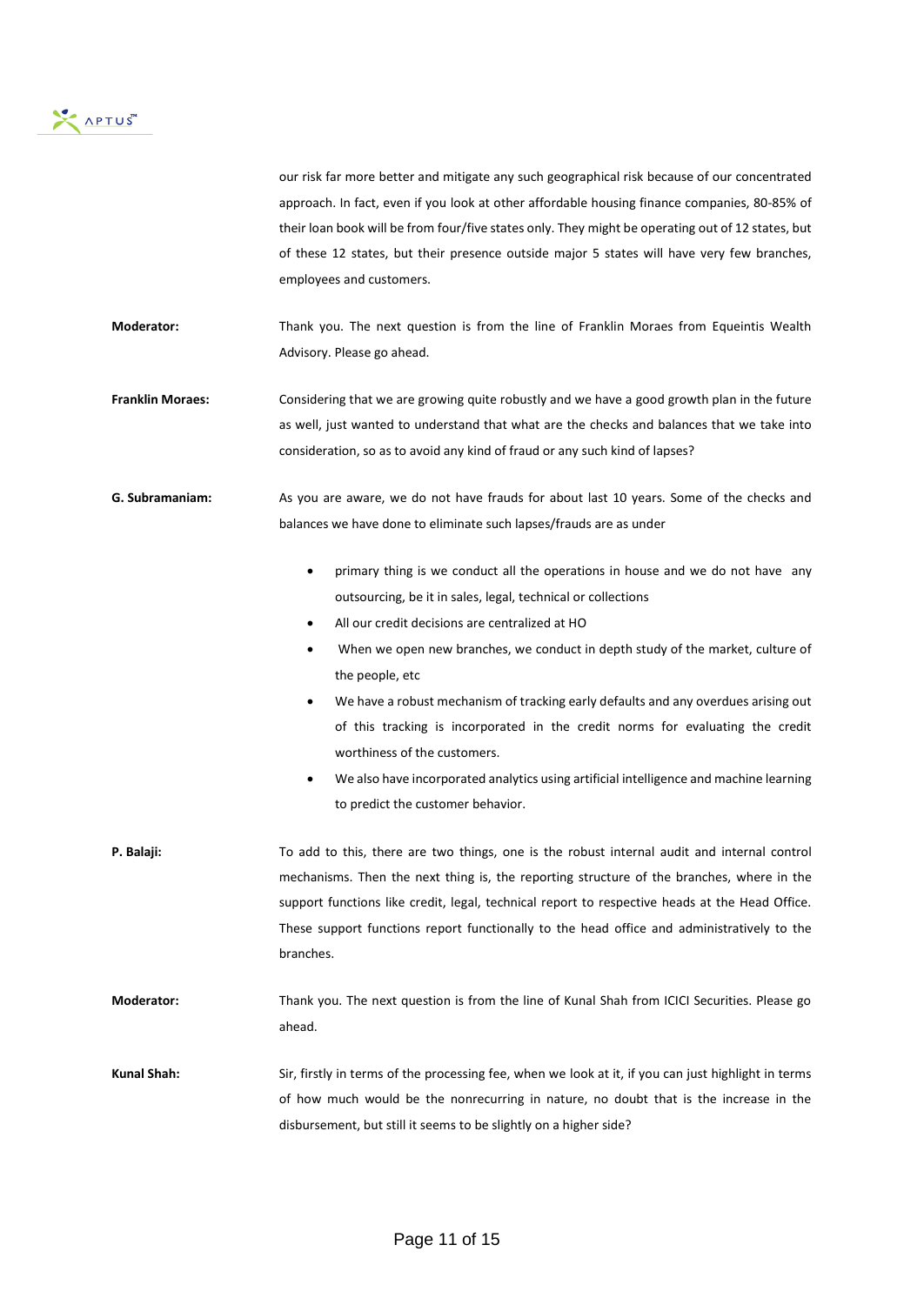APTUS

| P. Balaji:        | If you are talking of processing fee, we charge 2% on the sanction and that is being collected at   |
|-------------------|-----------------------------------------------------------------------------------------------------|
|                   | the time of sanction.                                                                               |
| Kunal Shah:       | No, sir, of the number which is there from Rs. 31 to Rs. 48 -49 crores for full fiscal, so even for |
|                   | this quarter, in fact Rs. 17 odd crores compared to may be Rs. 12, Rs. 13 odd crores in Q3, so      |
|                   | would there be any element which is nonrecurring and it might not be there in that?                 |
| <b>Anandan M:</b> | Basically, the processing fee is collected at the time of sanction of new loan. There are also      |
|                   | other charges like documentation fees etc which is disclosed in our website. All these charges      |
|                   | are recurring in nature. Apart from this there could be some recovery relating to overdue           |
|                   | charges/penal interest etc which gets recovered when the accounts are getting preclosed or          |
|                   | getting transferred to other HFCs. There are also preclosure charges which we charge as             |
|                   | permitted under law which gets included in this line item. Over and above this, the income has      |
|                   | grown because there is a 27% growth in disbursements y-o-y and 14% growth Q-o-Q. Further            |
|                   | as explained earlier, our soft buckets have come down which means that the overdue charges          |
|                   | for the customers who have not paid on time will also be forming part of this income. To this       |
|                   | extent the income booked is normal business income and recurring in nature.                         |
| Kunal Shah:       | So, when we look at the disbursement growth largely from say 21 to 22, almost like 26% or           |
|                   | may be even I take 30% kind of a disbursement growth, then would it be fair to assume that          |
|                   | Rs. 7to Rs. 8crores would be something pertaining to either the penal charges or foreclosure        |
|                   | and all?                                                                                            |
| P. Balaji:        | Yes, it will be.                                                                                    |
| Kunal Shah:       | And secondly, in terms of the maturity of the borrowings, how much would come in for                |
|                   | maturity in say FY23 and FY24 and particularly anything high cost within this wherein we will       |
|                   | get the cost advantage?                                                                             |
| P. Balaji:        | In FY24, some of the borrowings from IFC and mutual funds which has been borrowed at                |
|                   | around 10% will get repaid. To this extent we can get the repricing benefit in FY 24. In FY 23,     |
|                   | there is no room for such a kind of repricing benefit.                                              |
| Kunal Shah:       | So, FY24, both the IFC as well as from Franklin whatever are the high cost that will get replaced   |
|                   | lower?                                                                                              |
| P. Balaji:        | Exactly.                                                                                            |
| Kunal Shah:       | And quantum would be if I have to look at it the cumulative quantum of this both of them?           |
| P. Balaji:        | It should be around Rs. 370-Rs. 400 crores.                                                         |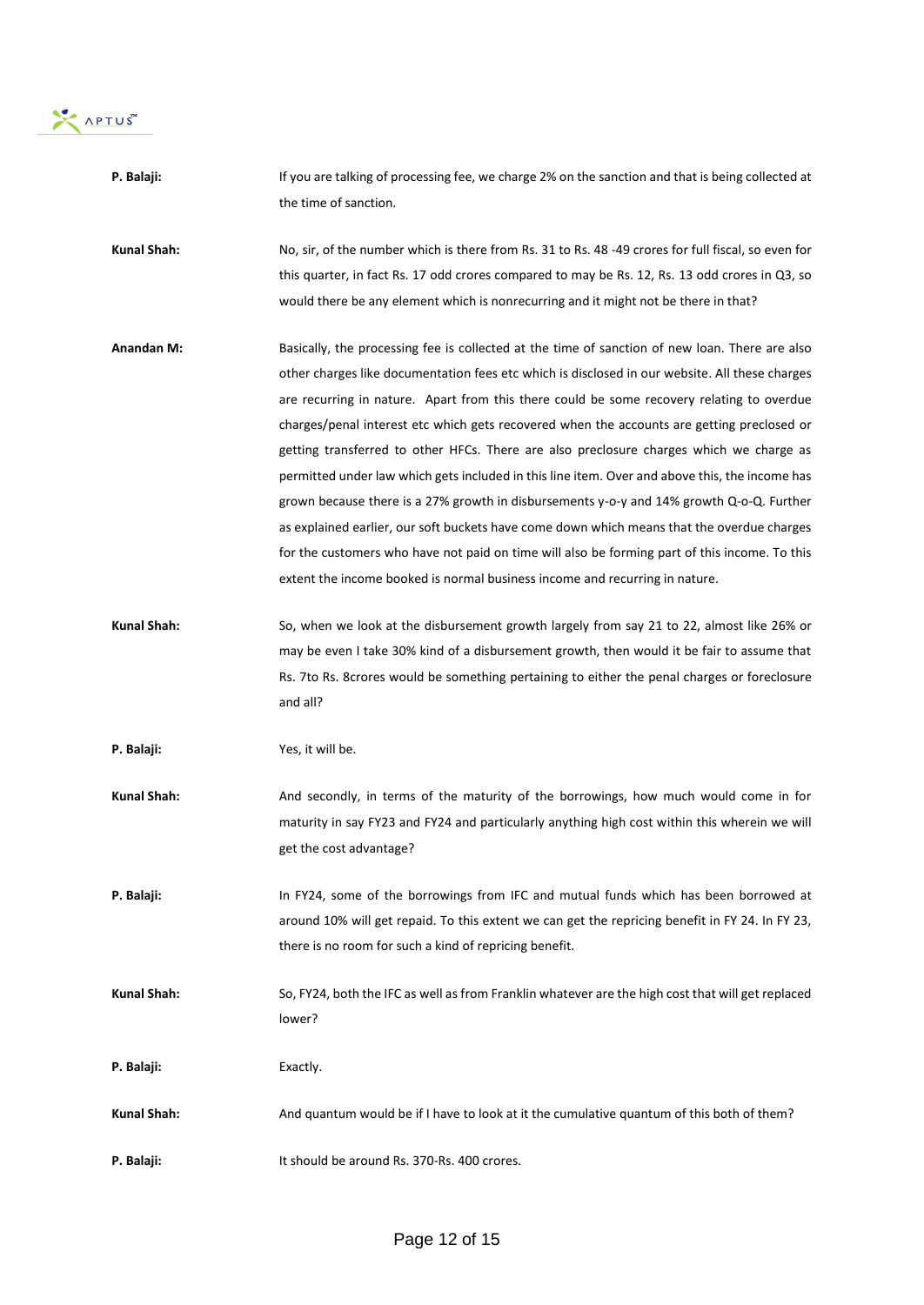

| Kunal Shah: | And re-pricing benefit could be, so on this it will get re-priced lower to be so, you said it was   |
|-------------|-----------------------------------------------------------------------------------------------------|
|             | like 10% was IFC, so you said, okay, got it. Lastly in terms of Opex to asset, if I heard it right, |
|             | you were saying that it would neither go up much nor it would come off, but just wanted to          |
|             | here, maybe there are lot of investments which are being made by the other affordable housing       |
|             | and we are working on a very lean cost structure, so any kind of specific investments which are     |
|             | needed either in digital, technology, branch expansion we have highlighted, but any specific        |
|             | element of cost which can come in over next 18 to 24 odd months?                                    |

- **Anandan M:** Actually, we will incur relevant investments particularly in IT area which we are doing already and we will continue to do so and we may increase the IT spend, for digitalization, digital on boarding, etc**.** Despite that we believe in a very high productivity of our existing branches, existing staff and the number of files they login At every level we are very conscious of two things, one is the actual expenses and second is really the value that we get out of the expense made, be it salary, incentives and other opex like printing, courier, staff welfare etc. We are very close in terms of monitoring of all these expenses.
- **Moderator:** Thank you. The next question is from the line of Nischint Chawathe from Kotak Securities. Please go ahead.
- **Nischint Chawathe:** Just taking this forward given the fact that you will invest some IT expenses, would you expect the cost to income ratios or cost to asset ratios sort of inch up little bit next year?
- Anandan M: It will, but however it will be compensated by growth in our business volume and possibly reduction in the other expenses on account of the productivity including IT productivity. Now increasingly we had incurred expenditure for IT, either hardware, software, etc, but same time we also look for what is the impact. Suppose , say collection, it will be tracking of the collection officers, tracking of the receipts per day, tracking whether the cash has been digitally collected rather than the cash etc. We have invested in the entire package concerning the collection software right from prediction of the cheque bounce till the ultimate collections and credit into the bank account. We have got closer to 90% prediction in case of cheque bounces. So having invested in it, we are also able to plan and manage our collections in an effective manner**.**
- **Nischint Chawathe:** And just one small data keeping question, if you could give the breakup of the Rs. 10 odd crores of credit cost for the quarter?
- **Anandan M:** Actually, this ECL provision includes the write-off of principal outstanding of around Rs.6.50 crores and also the interest overdues on accounts that were written off. As per the Ind AS accounting treatment, interest overdues on the written off accounts has to be part of the debit in the profit and loss account. To explain further, the interest income on the written off accounts is included in the interest income and the same is also considered in the debit to the P&L account which is basically a contra entry.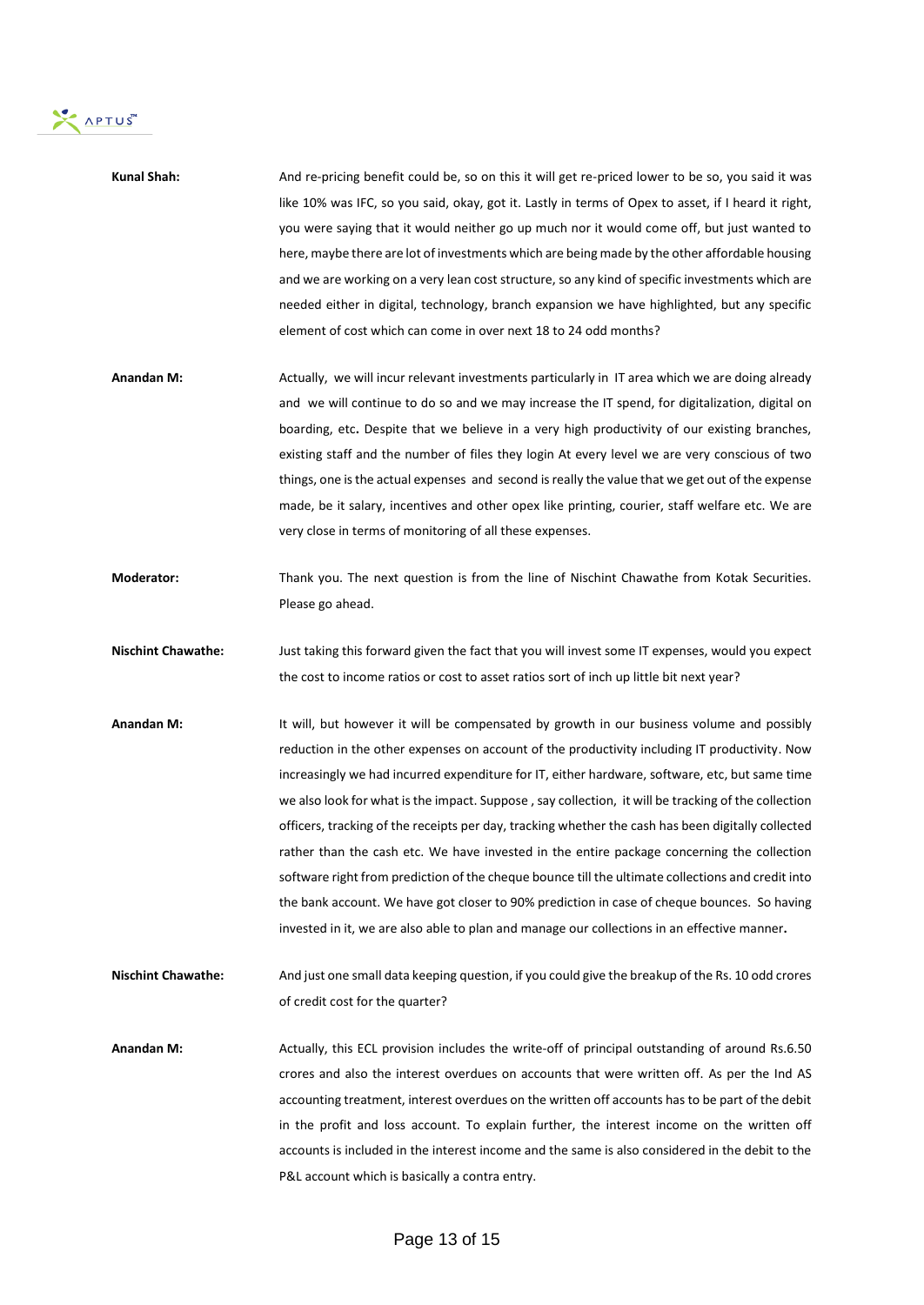

| Moderator:           | Thank you. The next question is from the line of Lavina Meghwani, Individual Investor. Please        |
|----------------------|------------------------------------------------------------------------------------------------------|
|                      | go ahead.                                                                                            |
|                      |                                                                                                      |
| Lavina Meghwani:     | I have two questions, sir, can you just give us the breakup of gross stage 3 assets which into RBI   |
|                      | circular and actual DPD basis?                                                                       |
| G. Subramaniam:      | I will take that. Gross stage 3 is 1.19%, this has been computed as per the RBI circular dated       |
|                      | 12 November 2021. Gross Stage 3 will be at around 0.99% if we do not consider the RBI circular.      |
|                      |                                                                                                      |
| Lavina Meghwani:     | And can you explain us the increase in reserves in surplus of Rs. 950 Cr as you can see the PAT      |
|                      | number for the year is at Rs. 370 Cr?                                                                |
|                      |                                                                                                      |
| P.Balaji:            | Ma'am, we came with an IPO which brought Rs. 500 crores of money into the company.                   |
| Moderator:           | Thank you. The next question is from the line of Ankit Bansal from AB Private Limited. Please        |
|                      | go ahead.                                                                                            |
|                      |                                                                                                      |
| <b>Ankit Bansal:</b> | Sir, my question today is like, now you are mostly situated in Southern India, now in your           |
|                      | presentation you are coming to markets like Odisha, Maharashtra, expanding. So sir why               |
|                      | customer will still come to Aptus for a loan rather than from big players that are being well        |
|                      | placed in that market? And second, sir, what will be the growth driver for the company to make       |
|                      | it the level of like HDFC, Kotak, so what are your comments?                                         |
| <b>Anandan M:</b>    | I will take this second part of your question first. I don't know whether we will ever become        |
|                      | like HDFC in terms of size and scale, but definitely we will benchmark with them in terms of         |
|                      | quality of operations, yields, return to the stakeholders, return of assets, return on equity and    |
|                      | consistency of delivery of the financial metrics, transparency and governance and will try to        |
|                      | match with them or possibly we will exceed them as well. Answering to the first part of your         |
|                      | question, as I mentioned we have started in Tamil Nadu and continue to grow on a contiguous          |
|                      | basis since last 10 years. When we entered in to the states of Andhra, Telangana, Karnataka,         |
|                      | our competitors were already present in these areas. We were still able to penetrate in to these     |
|                      | markets by our way of working, our culture, friendly approach to customers, funding the right        |
|                      | customers, providing good customer service, quick response and transparency in our                   |
|                      | operations. All these factors have really helped us to rebuild the customer base progressively       |
|                      | over a period of time. This same organization philosophy will help us to get the newer               |
|                      | customers in the newer markets also. That is our belief.                                             |
|                      |                                                                                                      |
| <b>Ankit Bansal:</b> | Second is sir, with RBI increasing rates, you will be getting money at higher rate, sir, will you be |
|                      | able to pass on those interest rates to the customer who are being somehow not willing like          |

the demand is decreasing in the economy, how would you be able to pass on those high interest